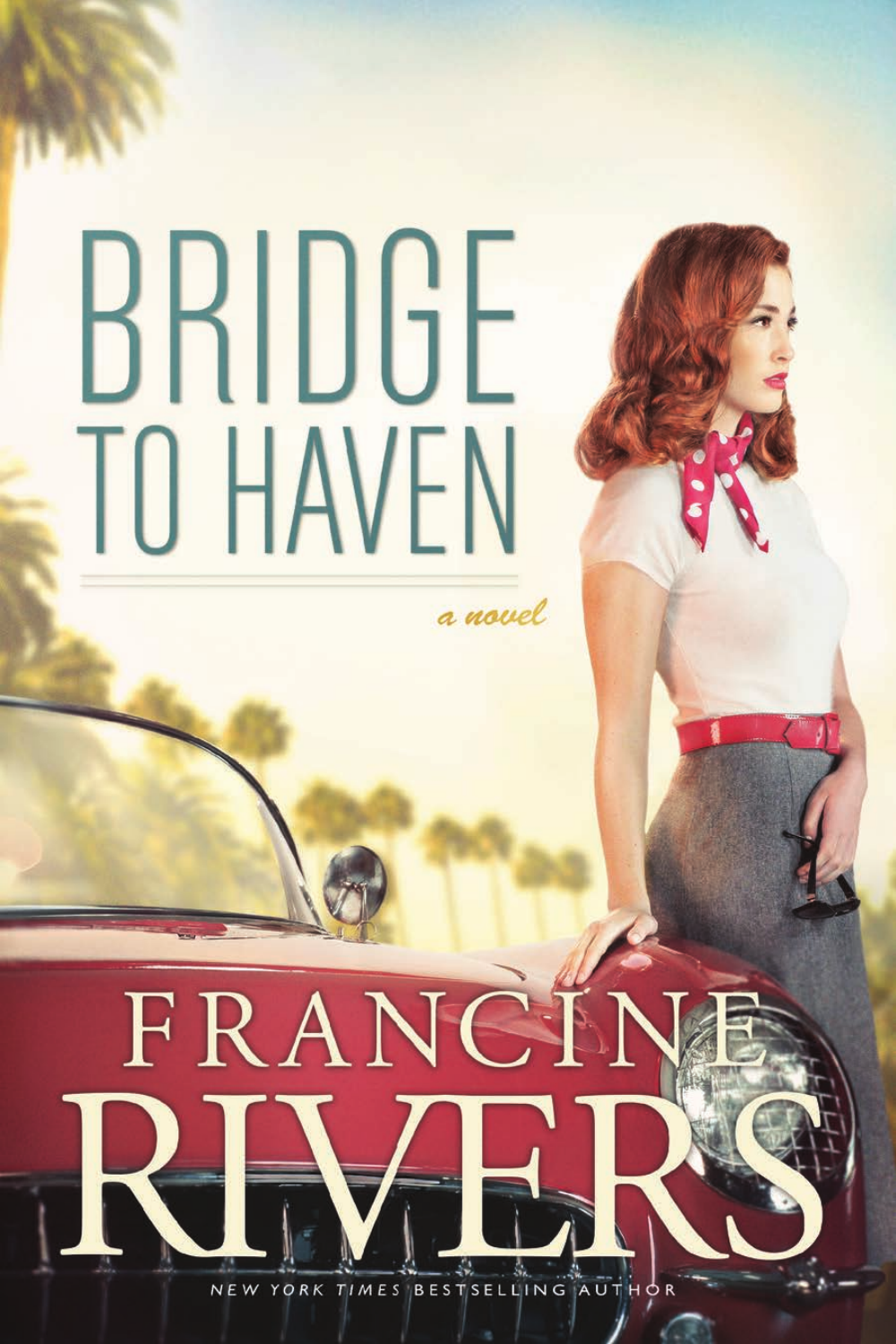### BRIDGE IO HAVEN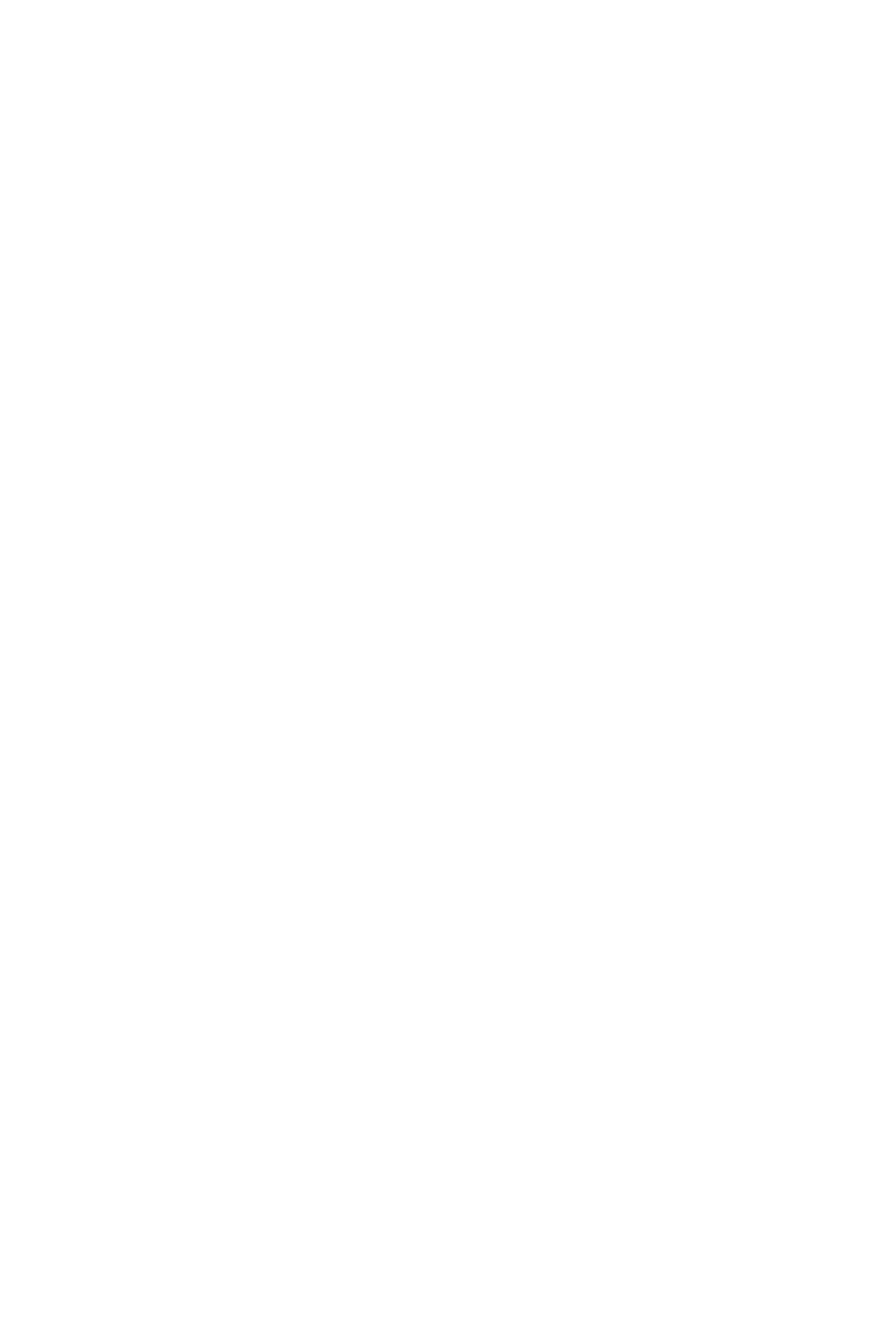## BRIDGE **TO HAVEN**

# FRANCINE RIVERS



*Tyndale House Publishers, Inc., Carol Stream, Illinois*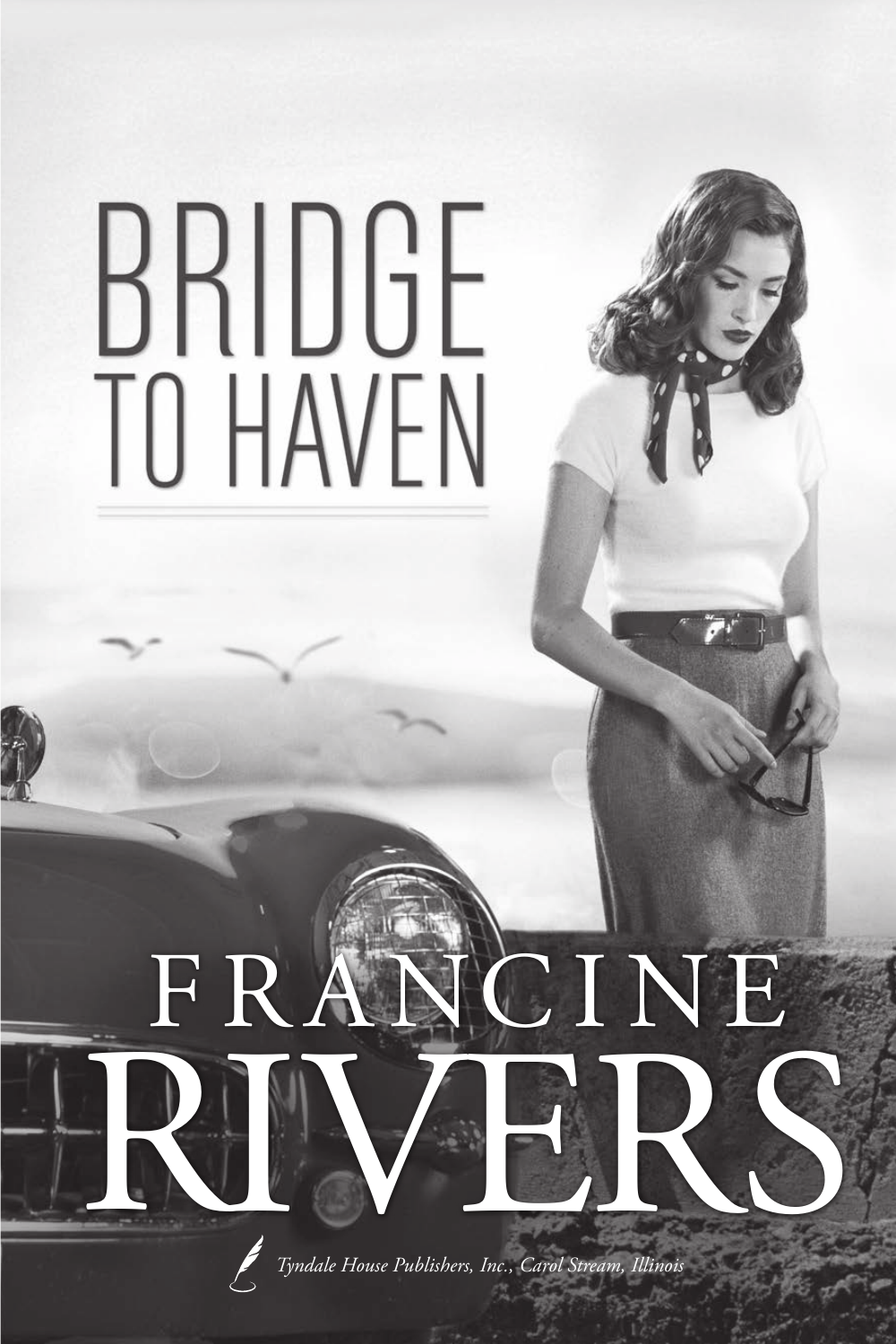Visit Tyndale online at www.tyndale.com.

Check out the latest about Francine Rivers at www.francinerivers.com.

*TYNDALE* and Tyndale's quill logo are registered trademarks of Tyndale House Publishers, Inc.

*Bridge to Haven*

Copyright © 2014 by Francine Rivers. All rights reserved.

Cover photograph of woman and car taken by Stephen Vosloo. Copyright © by Tyndale House Publishers, Inc. All rights reserved.

Cover photograph of trees copyright © by franckreporter/iStockphoto. All rights reserved.

Cover photograph of bridge copyright © by Steve Knox. Used by permission.

Author photograph by Elaina Burdo copyright © 2011. All rights reserved.

Designed by Jennifer Ghionzoli

Edited by Kathryn S. Olson

Published in association with the literary agency of Browne & Miller Literary Associates, LLC, 410 Michigan Avenue, Suite 460, Chicago, IL 60605.

Unless otherwise indicated, all Scripture quotations are taken from the *Holy Bible*, New Living Translation, copyright © 1996, 2004, 2007, 2013 by Tyndale House Foundation. Used by permission of Tyndale House Publishers, Inc., Carol Stream, Illinois 60188. All rights reserved.

Scripture quotations in chapters 3, 5, 11, and 16 are taken from the *Holy Bible*, King James Version.

*Bridge to Haven* is a work of fiction. Where real people, events, establishments, organizations, or locales appear, they are used fictitiously. All other elements of the novel are drawn from the author's imagination.

### **Library of Congress Cataloging-in-Publication Data**

Rivers, Francine, date. Bridge to haven / Francine Rivers. pages cm. ISBN 978-1-4143-6818-4 (hc) 1. Abandoned children—Fiction. 2. Actresses—Fiction. 3. Alienation (Philosophy)—Fiction. I. Title. PS3568.I83165B75 2014 813'.54—dc23 2013040115

ISBN 978-1-4143-9139-7 (International Trade Paper Edition)

Printed in the United States of America

20 19 18 17 16 15 14 7 6 5 4 3 2 1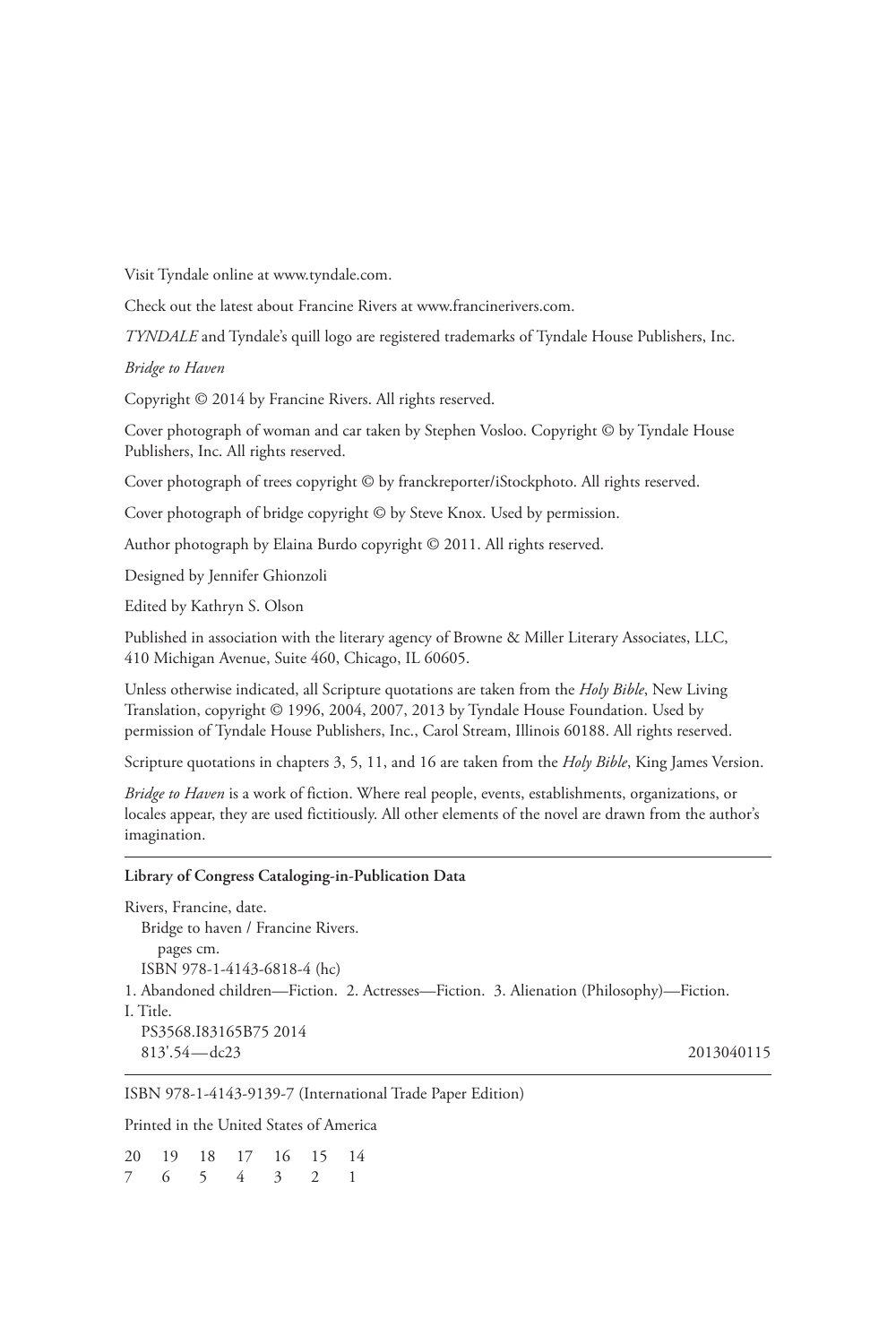### Chapter 1 «

*Yes, you have been with me from birth; from my mother's womb you have cared for me.* Psalm 71:6

### 1936

Filling his lungs with cool October air, Pastor Ezekiel Freeman started his morning vigil. He had laid out the route on a map when he first came to town. Each building brought people to mind, and he upheld them before the Lord, giving thanks for trials they had come through, praying over trials they now faced, and asking God what part he might play in helping them.

He headed for Thomas Jefferson High School. He passed by Eddie's Diner, the students' favorite hangout place. The lights were on inside. Eddie came to the front door. "Mornin', Zeke. How about a cup of coffee?"

Zeke sat at the counter while Eddie made stacks of hamburger patties. They talked high school football, and who might win a scholarship. Zeke thanked Eddie for the coffee and conversation and headed out into the dark again.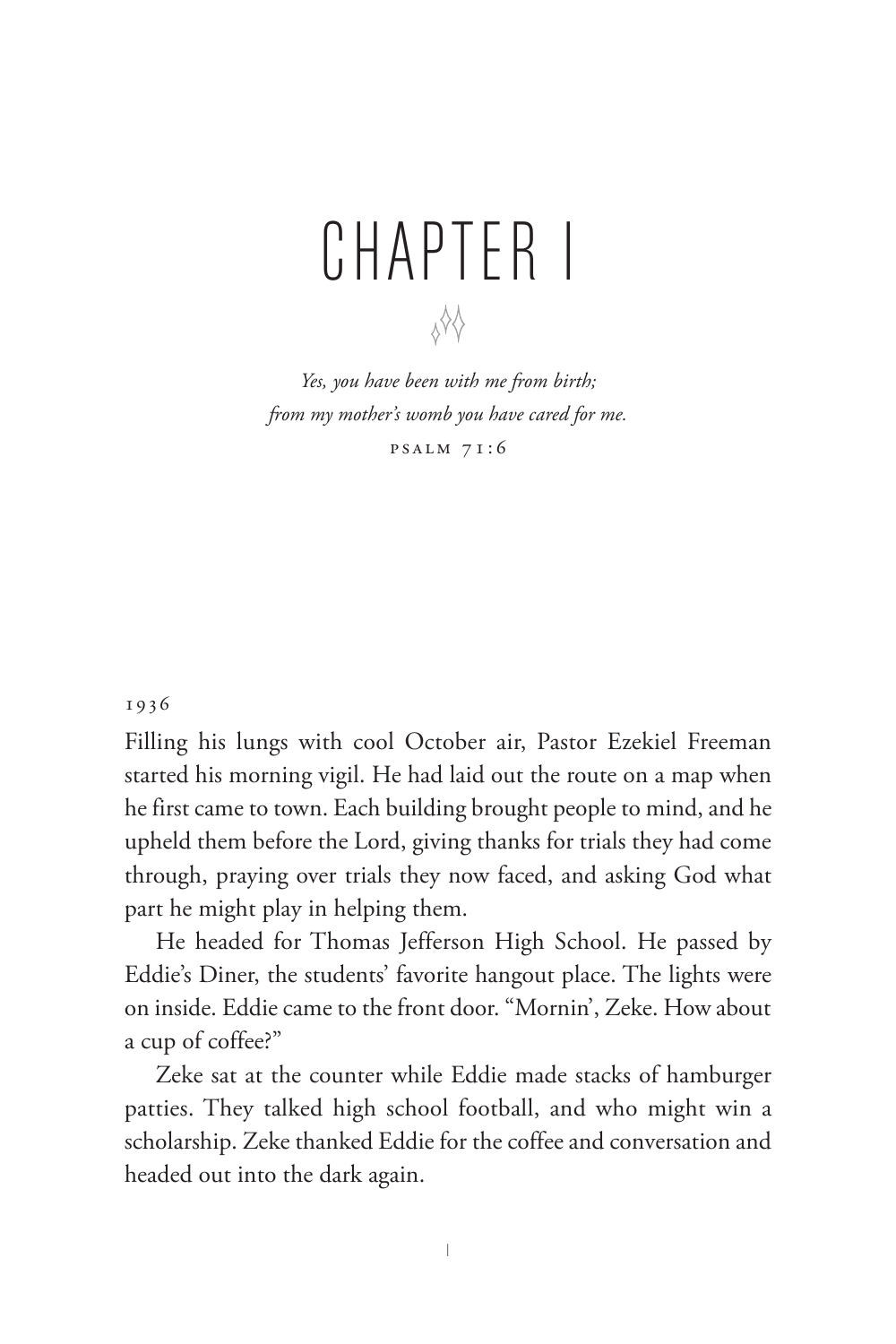He crossed Main Street and walked down to the railroad tracks toward Hobo Junction. He could see a campfire and approached the men sitting around it, asking if they minded if he joined them. Several had been around town long enough to have met Zeke before. Others were strangers, men who looked tired and worn from crisscrossing the country, picking up odd jobs along the way, living hand to mouth. One young man said he liked the feel of the town and hoped to stay. Zeke told him the lumberyard north of town was looking for a loader. He gave the young man a card with his name and the church's address and phone number. "Stop by anytime. I'd like to hear how you're doing."

The crickets in the tall grass and the hoot owl in a towering pine fell silent as a car pulled into Riverfront Park, stopping near the restrooms. A young woman got out of the driver's seat. The full moon gave her enough light to see where she was going.

Groaning in pain, she bent and put her hand over her swollen belly. The contractions were coming swiftly now, not even a minute between. She needed shelter, some hidden place to give birth. She stumbled through the darkness to the ladies' room, but the door wouldn't budge. Uttering a strangled sob, she turned away, searching.

Why had she driven so far? Why hadn't she checked into a motel? Now it was too late.

The town square was next on Zeke's route. He prayed for each of the shopkeepers, the council members who had a meeting in the afternoon at the town hall, and the travelers staying at the Haven Hotel. It was still dark when he walked along Second Street and spotted Leland Dutcher's produce truck turning at the mouth of the alley alongside Gruening's Market. Everyone called him Dutch, including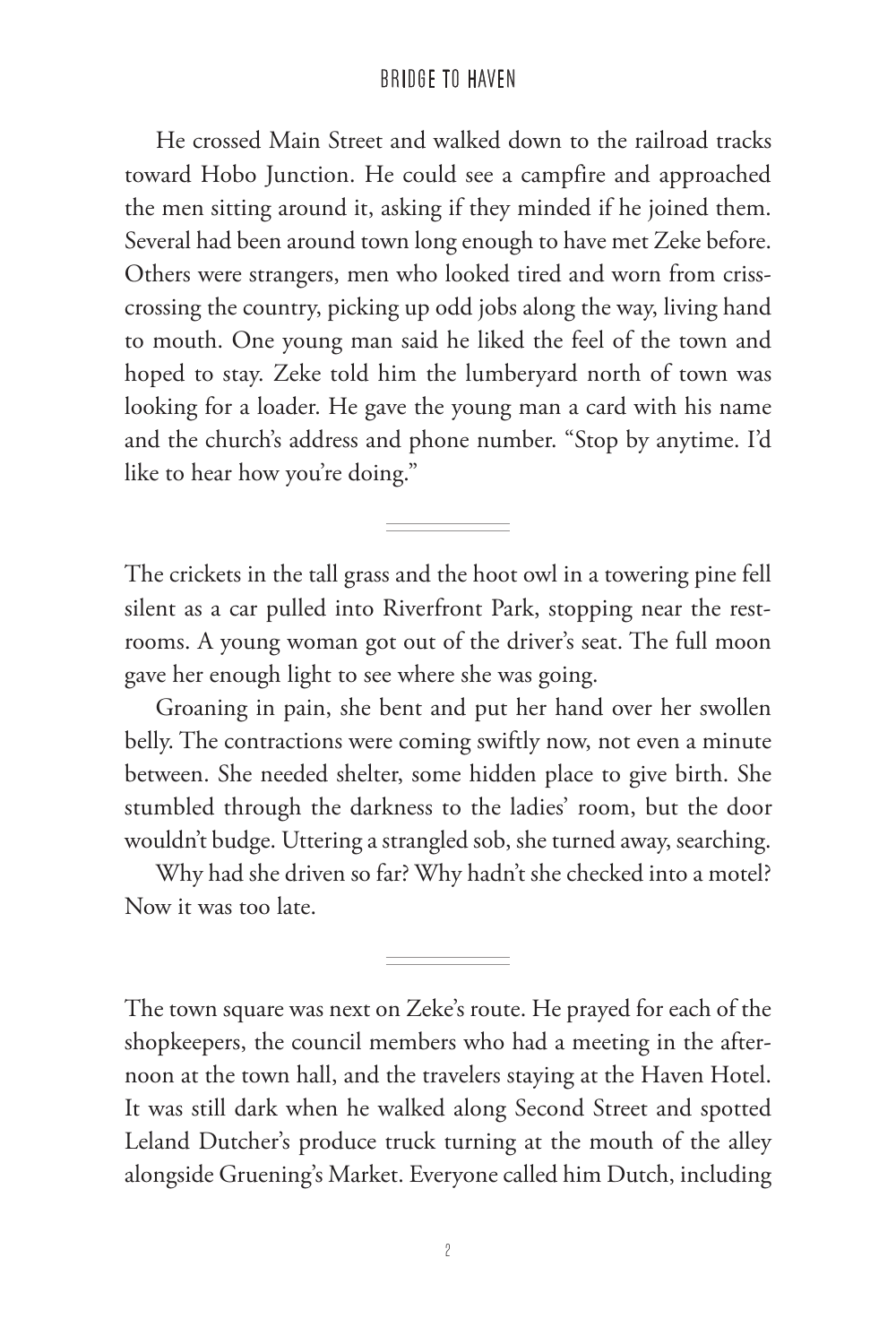his wife, who was in the hospital, suffering through the last stages of cancer. Zeke had sat with her several times and knew she grieved more about her husband's lack of faith than her approaching death. "I know where I'm going. I'm more worried about where Dutch will end up." The man worked six days a week and saw no need to spend the seventh in church. In truth, he was mad at God and didn't want to give Him the time of day.

The truck's brakes squealed briefly as it stopped. Dutch rolled down his window. "Cold morning to be gadding about the streets, Pastor. Have a girlfriend tucked away somewhere?"

Ignoring the sarcasm, Zeke pushed his cold hands into his pockets. "This is the best time to pray."

"Well, hellfire and hallelujah, don't let me stop you from doing your business." He barked a hard laugh.

Zeke came closer. "I saw Sharon yesterday."

Dutch let out his breath. "Then you know she's not doing too well."

"No. She's not." Unless there was a miracle, she didn't have much time left. She would rest easier if she weren't so worried about her husband, but saying so right now would only make Dutch more belligerent.

"Go ahead, Pastor. Invite me to church."

"You already know the invitation is always open."

Dutch wilted slightly. "She's been after me for years. Right now, all I feel like doing is spitting in God's face. She's a good woman, the best I've ever known. If anyone deserves a miracle, Sharon does. Tell me what help God is giving her?"

"Her body will die, Dutch, but Sharon won't." He saw the flicker of pain and knew the man wasn't ready to listen to more. "Want help unloading the truck?"

"Thanks, but I think I can manage on my own." Dutch ground the gears, uttered a vile word, and drove down the alley.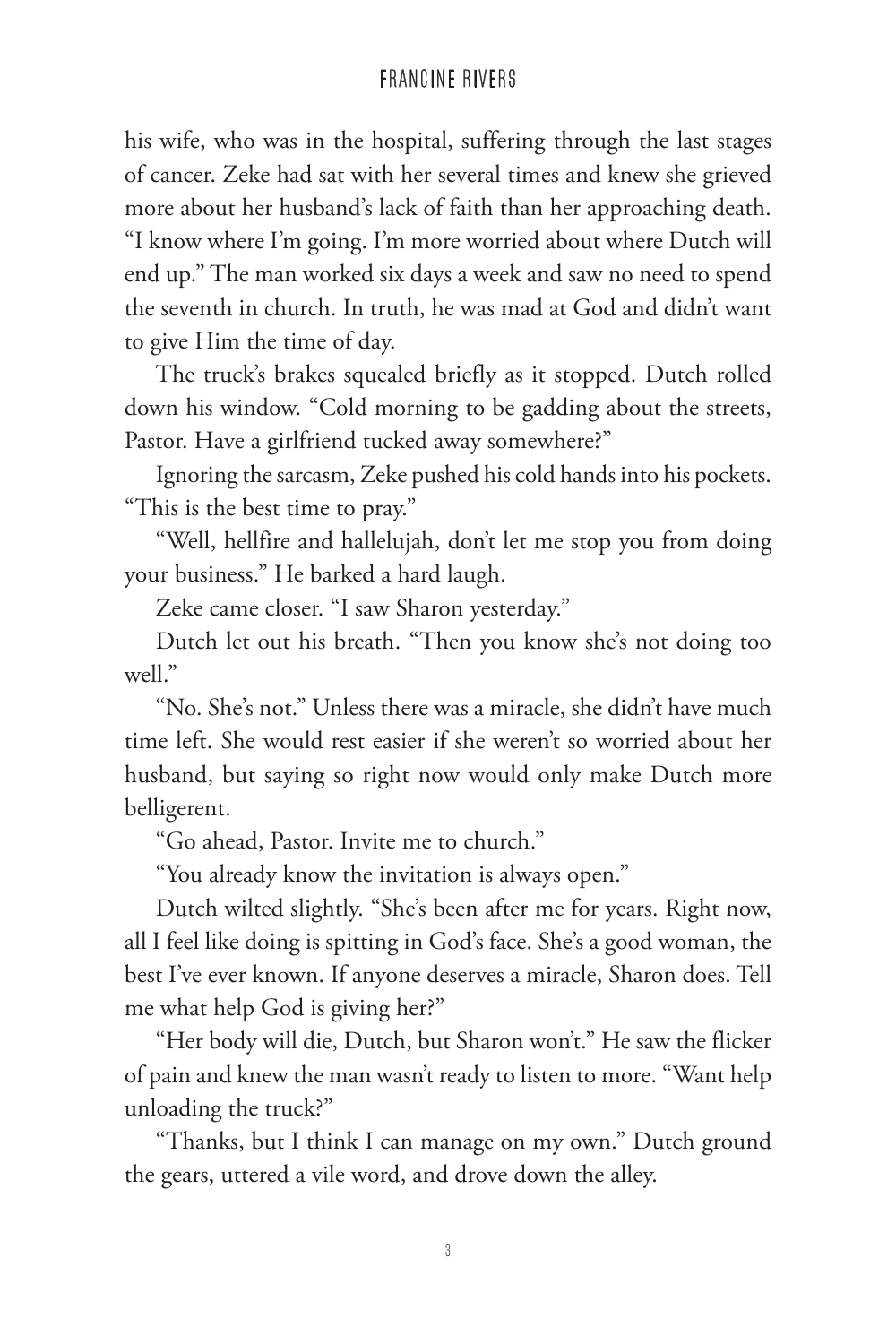The child came in a rush of slick warmth, spilling from her body, and the young woman gasped in relief. The iron, clawing embrace was gone, leaving her time to catch her breath. Panting in the shadows beneath the bridge, she looked up between the steel supports to the star-studded sky.

The baby lay pale and perfect in the moonlight, on a dark blanket of earth. It was too dark to see whether it was a boy or girl, but then, what did that matter?

Body feverish, the young woman struggled out of her thin sweater and laid it over the infant.

A cold breeze was blowing in. Zeke pulled up the collar of his jacket. He walked along Mason, across First and down McMurray, back up Second, toward Good Samaritan Hospital. The bridge came to mind, but it was in the other direction. During summer months, he often crossed over to Riverfront Park, especially when the camp was full of visitors living in pitched tents at the small adjacent campground.

No one would be in the campground this time of year, with temperatures dropping and leaves falling.

The darkness was loosening, though it would still be a while before the sun rose. He should be turning for home, but the bridge loomed in his mind. Zeke changed direction and headed for the bridge and Riverfront Park.

He blew into his hands. He should have worn gloves this morning. He stopped at the corner, debating whether to go to the bridge or make his way home. He always showered and shaved before sitting down to breakfast with Marianne and Joshua. Going to the bridge now would mean he'd get home late.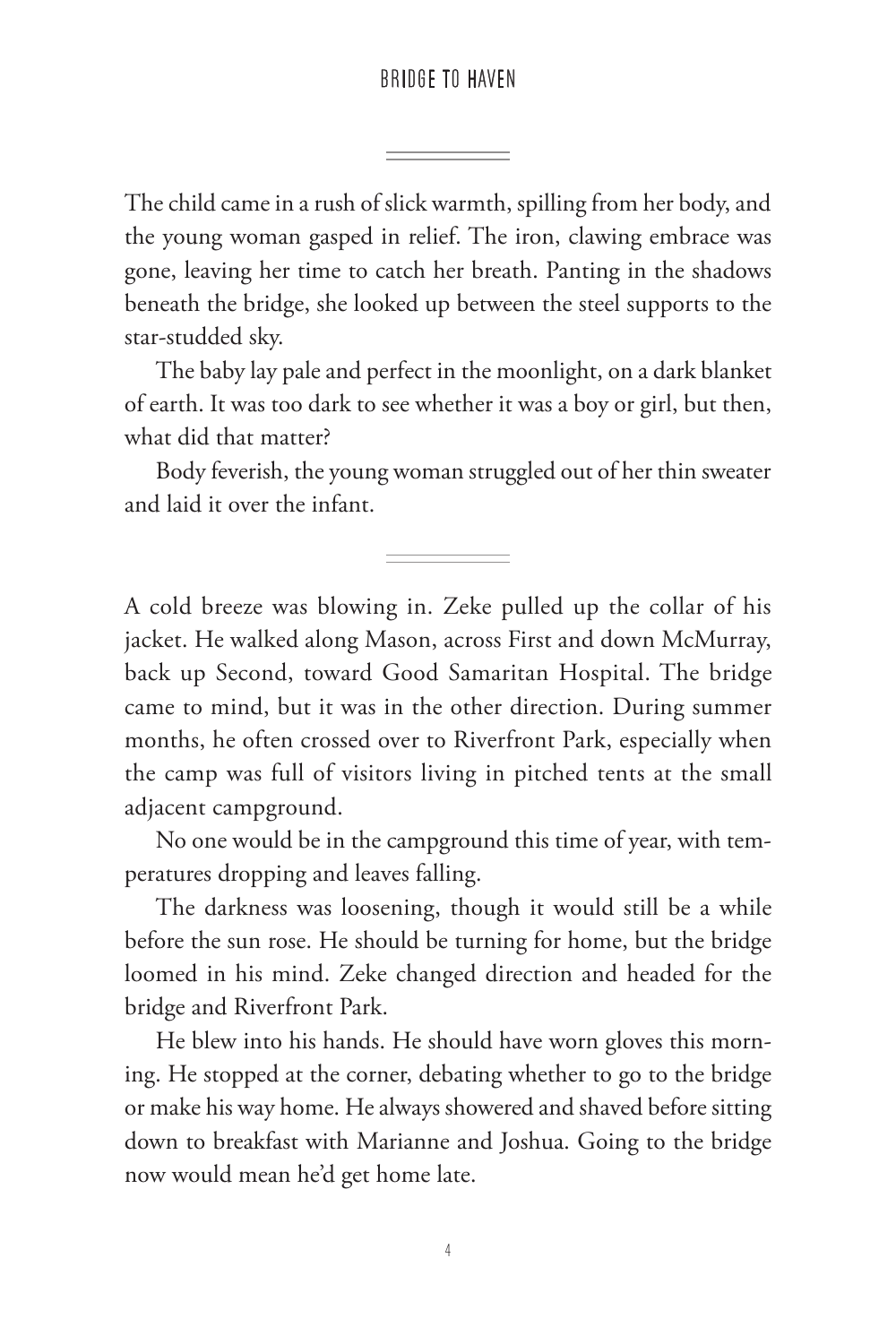He felt a sense of urgency. Someone needed help. It would only take ten minutes to walk to the bridge, less if he quickened his pace. He wouldn't have any peace unless he did.

Shivering violently, the young woman rolled up her car window, knowing she would never be free of guilt and regret. Her hand shook as she turned the key she had left in the ignition. She just wanted to get away from this place. She wanted to cover her head and forget everything that had happened, everything she had done wrong.

Turning the steering wheel, she pressed down too hard on the gas. The car skidded to one side, sending a rush of adrenaline through her. She corrected quickly, as the wheels shot pebbles like bullets into the park. Slowing, she turned right, toward the main road, staring ahead through tear-blurred eyes. She'd go north and find a cheap motel. Then she'd decide how to kill herself.

The breeze moved down over the sandy beach and beneath the bridge. No longer in the protected warmth of a mother's womb, the abandoned baby felt the stinging cold of the world. A soft cry came, then a plaintive wail. The sound carried across the water, but no lights went on in the houses above the river.

The steel Pratt trusses rose above the trees. Zeke crossed the old river road and took the walkway over the bridge. He stopped halfway across and leaned on the railing. The river rippled beneath him. It had rained a few days ago, leaving the beach smooth and packed. The place was deserted.

### *Why am I here, Lord?*

Zeke straightened, still troubled. He waited another moment and then turned away. Time to head home.

A soft mewling mingled with the sounds of the river. What was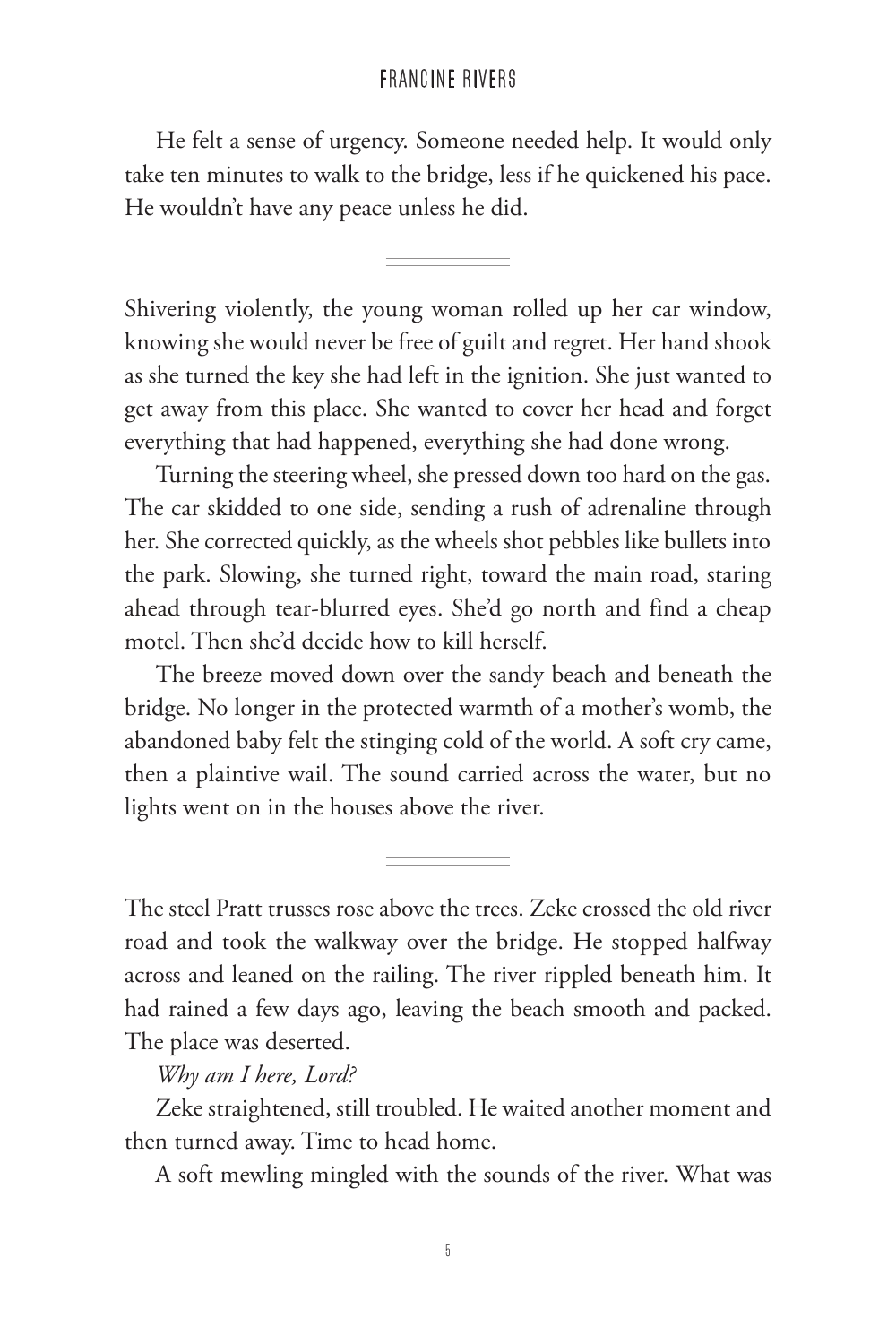it? Holding the rail, he leaned over, peering into the shadows of the abutment. The sound came again. He walked quickly across the bridge and cut across the grassy knoll to the parking lot. Was it a kitten? People often dumped unwanted litters along the road.

He heard the sound again, and this time he recognized it. Joshua had sounded like that when he was an infant. *A baby, here?* He searched the shadows, heart pounding. He spotted footprints. He went down to the riverbank and followed them across the sand to the gravel beneath the bridge. Pebbles crunched under his feet.

He heard it again, weaker this time, but so close he looked carefully before he stepped. Frowning, he hunkered down and picked up what looked like a discarded sweater. "Oh, Lord . . ." A baby lay so still, so small, so white, he wondered if he was too late. A girl. He slipped his hands beneath her. She weighed next to nothing. As he lifted her into the curve of his arm, her arms spread like a tiny bird attempting flight, and she let out a tremulous cry.

Surging to his feet, Zeke yanked open his jacket, popping shirt buttons so he could tuck the baby against his skin. He breathed on her face to warm her up. "Scream, sweetheart; scream as loud as you can. You hold on to life, now. You hear?"

Zeke knew every shortcut and was at Good Samaritan Hospital before the sun came up.

Zeke came back to the hospital in the middle of the day to see Sharon. Dutch was with her, looking grim and worn. He held his wife's frail hand between his and didn't speak. Zeke spoke to both of them. When Sharon held out her hand, he took it and prayed for her and for Dutch.

He couldn't leave without going back to the nursery. He shouldn't have been surprised to see Marianne standing outside the window, her arm around five-year-old Joshua. He felt tenderness and pride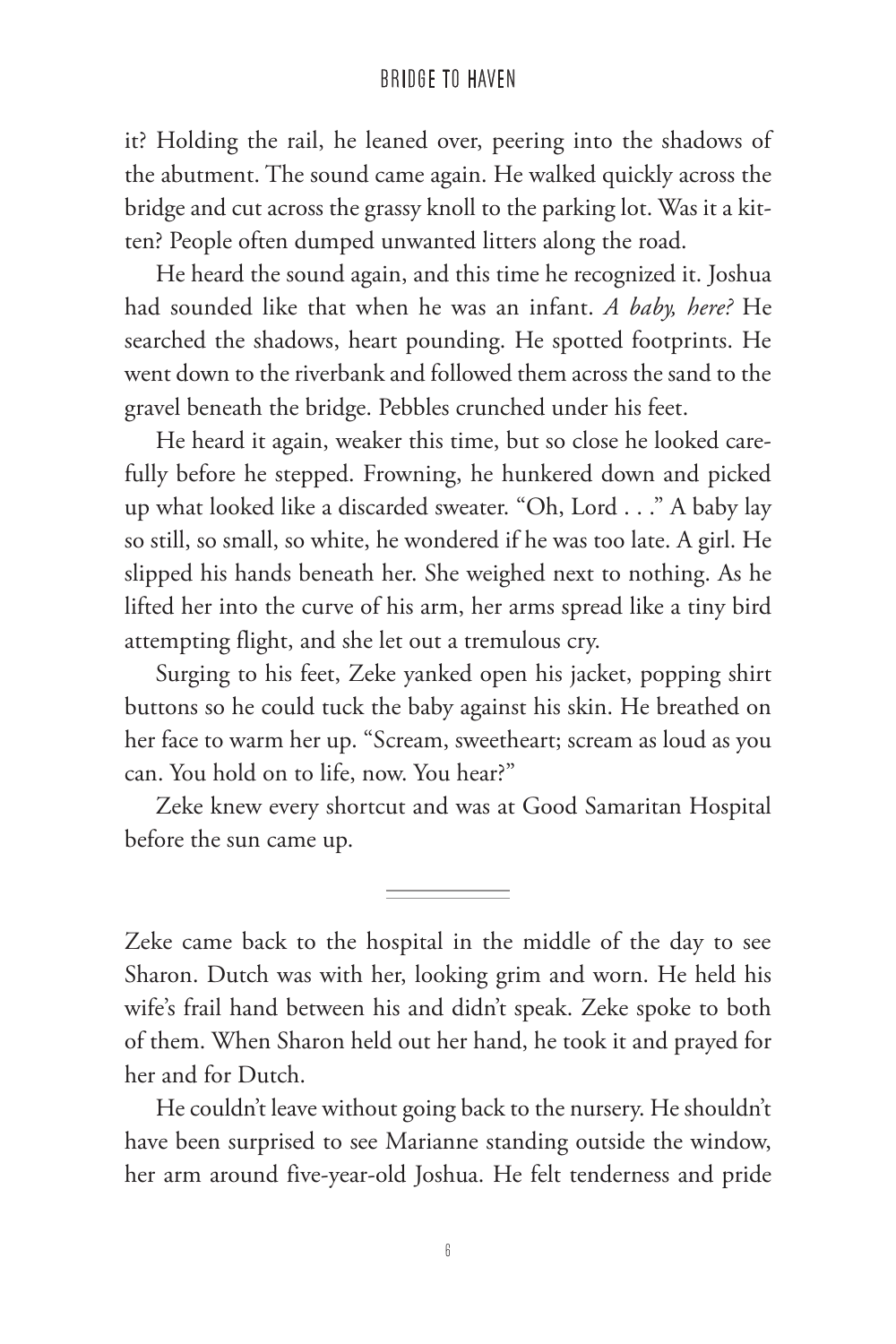well up inside him. Their son was all gangly arms, long skinny legs with knobby knees and big feet.

Joshua put his hands on the glass. "She's so little, Daddy. Was I that little?" The tiny baby girl slept soundly in a small hospital bassinet.

"No, Son. You were a whopping nine pounds." The look on Marianne's face concerned him. He took her hand. "We should head home, honey."

"Thank God you found her, Zeke. What would have happened to her if you hadn't?" Marianne looked at him. "We should adopt her."

"You know we can't. They'll find someone to take her." He tried to lead her away.

Marianne wouldn't budge. "Who better than us?"

Joshua joined in. "You found her, Daddy. Finders, keepers."

"She's not a penny I found on a sidewalk, Son. She needs a family." "We're a family."

"You know what I mean." He cupped Marianne's cheek. "You've forgotten what it was like to take care of a new baby."

"I'm up to it, Zeke. I know I am. Why shouldn't she be ours?" She drew back. "Please don't look at me like that. I'm stronger than you think." Her eyes filled before she turned. "Just look at her. Doesn't she break your heart?"

He did look, and his heart softened. But he had to be practical. "We should go."

Marianne squeezed his hand. "Pure, genuine religion in the sight of God is shown by caring for widows *and orphans*."

"Don't use Scripture against me when it's you I'm trying to protect." Joshua looked up. "Protect from what, Daddy?"

"Nothing." Marianne gave Zeke a quelling glance. "It's just an idea your daddy got into his head a long time ago. He'll get over it. God put her in your arms, Zeke. Don't tell me He didn't." Marianne looked at him with doe eyes. "We have our boy. A little girl would make everything perfect. Haven't I said so?"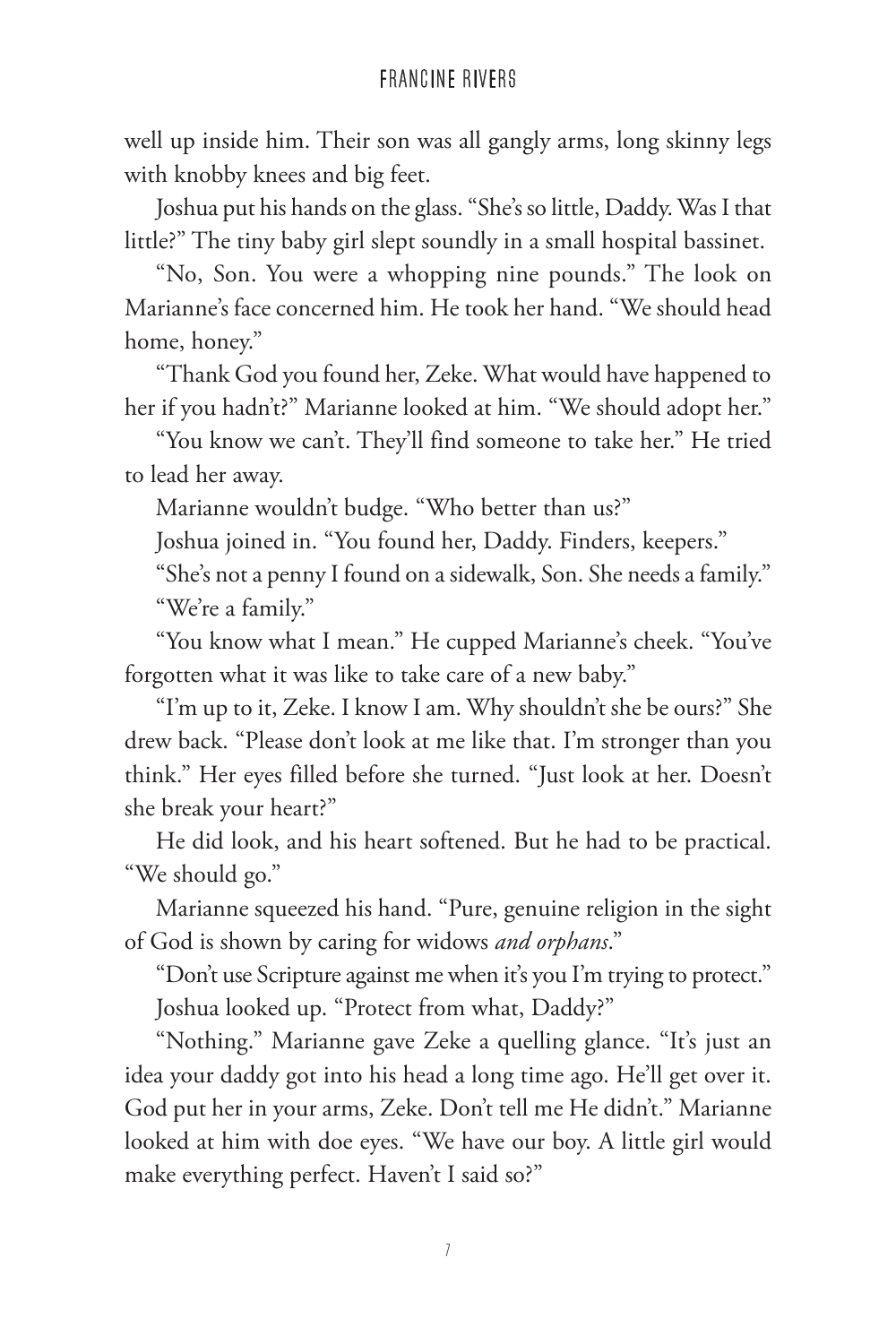She had. Marianne had always yearned for more children, but the doctor had warned them that her heart, damaged by childhood rheumatic fever, wasn't strong enough to survive another pregnancy.

Zeke felt his resolve dissolving. "Marianne. Please. Stop." It had taken months for her to recover after Joshua's birth. Caring for another newborn would be far too taxing for her.

"We can be foster parents. Let's bring her home as soon as we can. If it's too much, then . . ." Her eyes grew moist. "Please, Zeke."

Ten days later, Dr. Rubenstein signed the release forms for little Jane Doe and placed her in Marianne's arms. "You'll make fine foster parents."

After the first three nights, Zeke started to worry. Marianne was up every two hours, feeding the baby. How long before her health suffered? Though she looked exhausted, she couldn't have been happier. Sitting in a rocking chair, Marianne cradled the baby in her arms and fed her a bottle of warm milk. "She needs a real name, Zeke. A name full of promise and hope."

"Abra means 'mother of nations.'" He said it before he could stop himself.

Marianne laughed. "You wanted her all along, didn't you? Don't pretend you didn't."

How could he not? Still, he felt a jab of fear. "We're foster parents, Marianne. Don't forget that. If things become too much for you, we'll call the caseworker. We'll have to give Abra back."

"Give her back to whom? The caseworker wants this to work. And I don't think there's anyone in town who'd take Abra away from us now. Do you?" Peter Matthews, a teacher at the local elementary school, and his wife, Priscilla, had expressed interest early on, but with an infant of their own, they had agreed Abra should stay with the Freemans if they were able to handle it.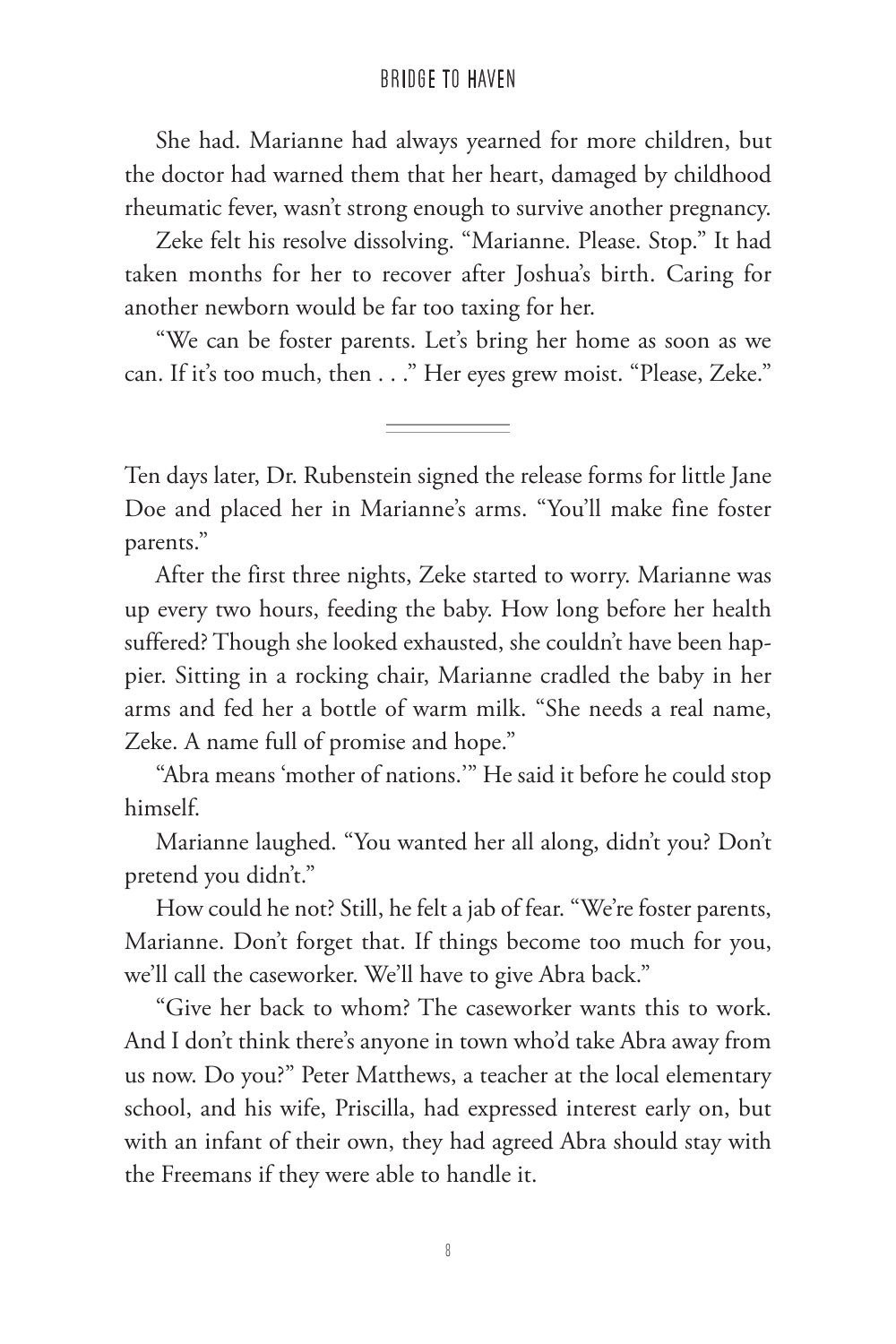Marianne set the empty bottle aside and raised the baby to her shoulder. "We'll need to save money so we can add another bedroom. Abra won't be a baby for long. She'll be in a crib, then a regular bed. She'll need a room of her own."

There was no reasoning with her. All of Marianne's motherly instincts had kicked in, but each day wore her down a little more. Catnapping throughout the day helped, but catching a few minutes of sleep here and there wouldn't be enough to keep her healthy. She was already tousle-haired and ashen, with dark circles under her eyes. "You sleep in tomorrow morning. I'll take her with me."

"In the dark?"

"Plenty of streetlights, and I know the town like the back of my hand."

"She'll be cold."

"I'll bundle her up." He folded a blanket into a triangle, plucked Abra from Marianne's arms, tied it around his waist and neck, and straightened. "See? She's snug as a bug in a rug." And right next to his heart, where she'd been from the first moment he laid eyes on her.

Sometimes Abra fussed when he took her out for his early morning walks, and he would sing hymns to her. "'I come to the garden alone, while the dew is still on the roses . . .'" She'd sleep for a while, and stir when Zeke stopped in at Eddie's Diner or paused to talk with Dutch.

"Good of you to take on that little one. Isn't she a cutie, with all that red hair." Eddie ran a fingertip over Abra's cheek.

Even hard- hearted Dutch smiled as he leaned out the window of his truck to peer at her. "Looks like a little angel." He drew back. "Sharon and I always wanted kids." He said it like it was another black mark against God. Sharon had passed away, and Zeke knew the man was grieving. When Abra's tiny fingers grasped Dutch's pinkie, he looked ready to cry. "Who'd leave a baby under a bridge, for heaven's sake? Good thing you happened by."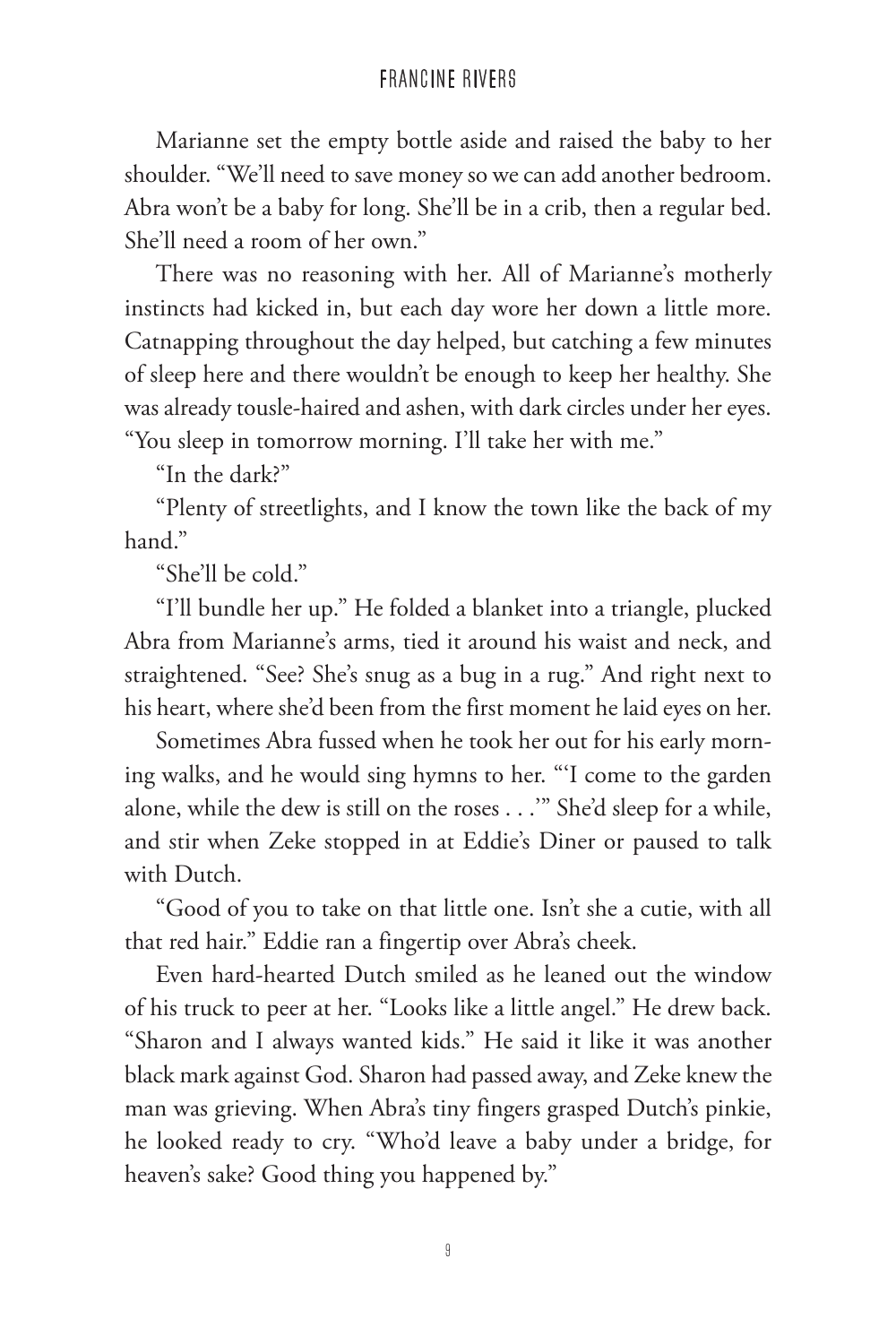"It was no accident, me going there that morning."

"How so?" Dutch's engine rumbled in neutral.

"I felt impelled to go. God does that sometimes."

Dutch looked pained. "Well, I won't speculate. No question that little girl needed someone that morning or she'd be dead and buried by now." Like Sharon, his eyes said.

"If you ever want to talk, Dutch, just call."

"Better just give up on me."

"Sharon didn't. Why should I?"

As Abra grew, she slept longer between feedings, and Marianne got more sleep. Even so, Zeke didn't give up carrying Abra on his walks. "I'll keep at it until she sleeps through the night." Getting up every morning before the alarm, he'd dress and peek into the children's bedroom and find Abra wide-awake, waiting for him.

### 1941

Even the demands of an easy child could wear on someone, and Zeke saw the toll on Marianne.

When he came home one afternoon in June and found Marianne asleep on the couch while Abra, now four years old, dunked her doll up and down in the toilet bowl, he knew things were going to have to change. "You're exhausted."

"Abra can get into something faster than I can say, 'Jack Sprat could eat no fat.'"

"You can't go on like this, Marianne."

Others in the congregation noticed how tired Marianne looked and voiced concern. Priscilla Matthews spoke to them one Sunday after services. Her husband had put up gates so their four-year-old, Penny, couldn't escape the living room. "The whole room is one big playpen right now, Marianne. I gave up and packed away everything breakable. Why don't you have Zeke bring Abra over a couple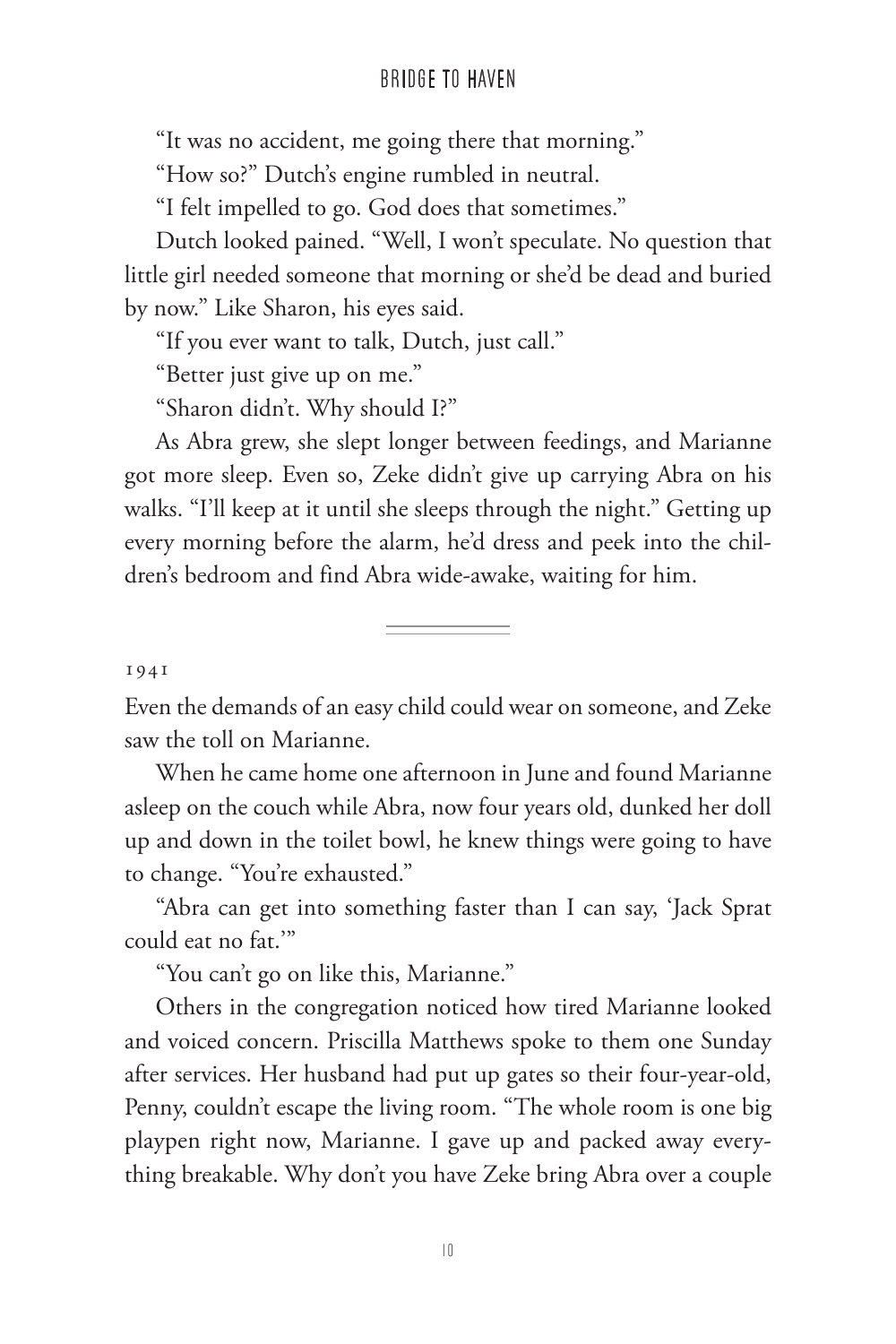afternoons a week? You can rest without worry or interruptions for a few hours."

Marianne resisted, but Zeke insisted it was a perfect solution.

Zeke bought lumber, nails, tar paper, and shingles and started work on a bedroom off the back of the house. Nine-year-old Joshua sat on the boards, holding them steady while Zeke sawed. One of the parishioners added wiring for electricity. Another built a platform bed with pullout drawers and helped Zeke put in windows overlooking the backyard.

Though Zeke was less than enthusiastic about his son moving into a narrow, converted- back- porch bedroom, Joshua loved his "fort." His best buddy, Davy Upton, came over to spend the night, but the quarters were so tight, Zeke ended up pitching a tent for them on the back lawn. When he came back inside, he slumped into his easy chair. "The fort is too small."

Marianne smiled, Abra tucked close beside her in the easy chair, a book of Bible stories open. "I don't hear Joshua complaining. Those boys sound happy as crows in a cornfield, Zeke."

"For now." If Joshua took after his father, and his uncles back in Iowa, he would outgrow the space before he reached high school.

Zeke turned on the radio and went through the mail. The radio had nothing but bad news. Hitler grew ever more ambitious. The insatiable führer continued sending planes west across the English Channel to bomb England while his troops stormed Russia's borders to the east. Charles Lydickson, the town banker, said it was only a matter of time before America got involved. The Atlantic Ocean wasn't any protection with all those roaming German U-boats eager to sink ships.

Zeke thanked God Joshua was only nine years old, and then felt guilty, knowing how many other fathers had sons who might soon be going off to war.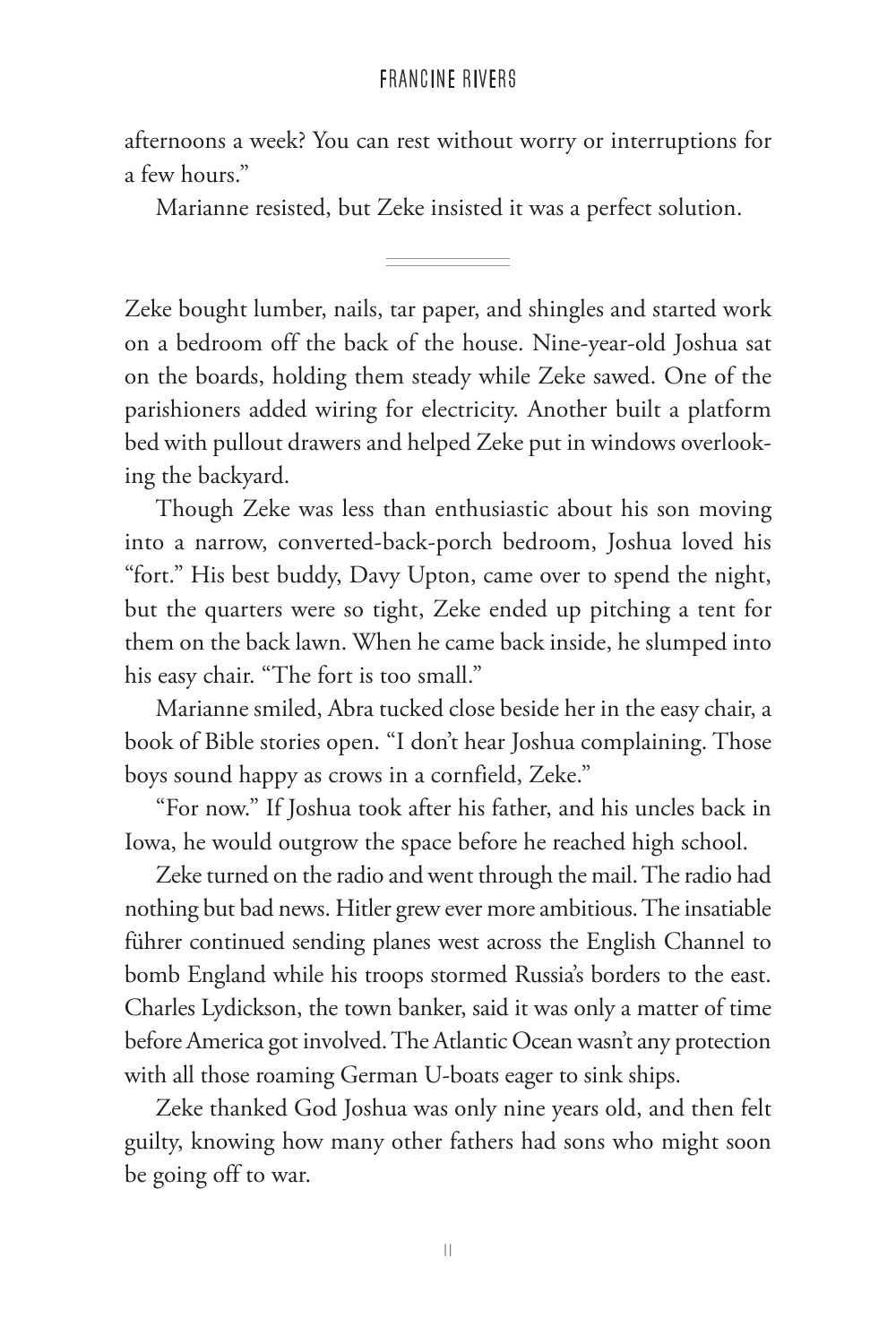When Marianne finished reading the story of David and Goliath, she pressed Abra closer. The child was half-asleep, and Marianne looked too weary to rise. When she tried, Zeke came out of his seat. "Let me tuck her in tonight." He lifted Abra away from Marianne's side. The child melted against him, her head on his shoulder, her thumb in her mouth.

Pulling the covers up and snuggling them around her, he bowed his head. She made prayer hands, and he put his around hers. "Our Father, who art in heaven . . ." When they finished, he leaned down and kissed her. "Sleep tight."

Before he could raise his head, she wrapped her arms around his neck. "I love you, Daddy." He said he loved her, too. He kissed each cheek and her forehead before he left the room.

Marianne looked wilted. He frowned. She shook her head, smiling faintly. "I'm fine, Zeke. Just tired. There's nothing wrong with me that a good night's sleep won't cure."

Zeke knew that wasn't true when she started to rise and swayed slightly. He caught her up in his arms and carried her into their bedroom, then sat on the bed with her in his lap. "I'm calling the doctor."

"You know what he'll say." She started to cry.

"We need to start making other plans." He didn't have the heart to say it any other way, but she knew what he meant.

"I'm not giving up Abra."

"Marianne . . ."

"She needs me."

"*I* need you."

"You love her as much as I do, Zeke. How can you even think about giving her away?"

"We should never have brought her home."

Zeke rocked his wife for a moment, then helped her remove her chenille robe and settled her in bed. He kissed her and turned out the light before closing the door.

1 2